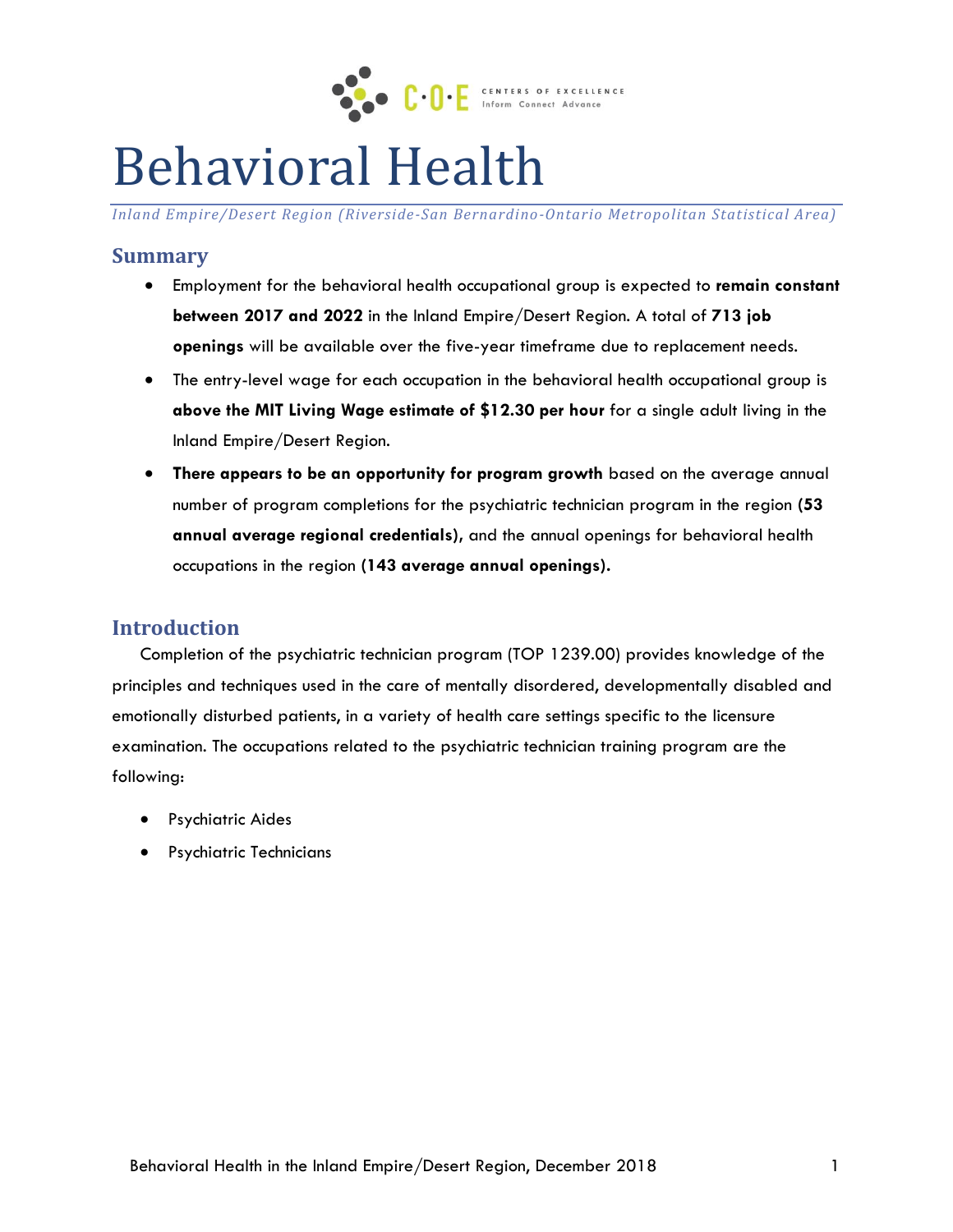

# **Job Opportunities**

In 2017, there were an estimated 1,616 behavioral health jobs in the Inland Empire/Desert Region. Flat new job growth is expected for this occupational group through 2022. Despite the lack of new job growth, employers in the region will need to hire 713 more workers during the same timeframe to backfill jobs that workers are permanently vacating (includes retirements). Table 1 in the Appendix displays job growth, wages, education, training, and work experience required for this occupational group.

| Region                         | 2017<br>Jobs | $5-Yr$ %<br>Change<br>(New Jobs) | 5-Yr Openings<br>(New + Replacement<br>Jobs) | Annual<br>Openings (New<br>+ Replacement<br>Jobs) | $%$ of<br>workers age<br>$55+$ |
|--------------------------------|--------------|----------------------------------|----------------------------------------------|---------------------------------------------------|--------------------------------|
| <b>Inland</b><br>Empire/Desert | 1,616        | 0%                               | 713                                          | 143                                               | 15%                            |
| Source: EMSI 2018.4            |              |                                  |                                              |                                                   |                                |

*Exhibit 1: Combined five-year projections for the behavioral health occupational group*

# **Earnings**

The entry-level wage for each of the occupations in the behavioral health occupational group is above the MIT Living Wage estimate of \$12.30 per hour for a single adult living in the Inland Empire/Desert Region. Detailed information on the MIT Living Wage Calculator, including additional wage requirements for adults with dependent children, is available on their website: [http://livingwage.mit.edu/metros/40140.](http://livingwage.mit.edu/metros/40140)

*Exhibit 3: Earnings for the behavioral health occupational group*

| <b>Behavioral Health Occupations</b> | <b>Entry to Experienced</b>   | Median  | <b>Average Annual</b> |
|--------------------------------------|-------------------------------|---------|-----------------------|
|                                      | <b>Hourly Earnings Range*</b> | Wage*   | <b>Earnings</b>       |
| <b>Psychiatric Technicians</b>       | \$25.67 to \$32.33            | \$28.90 | \$59,000              |
| <b>Psychiatric Aides</b>             | \$13.74 to \$17.65            | \$15.46 | \$32,700              |
| Source: FMSI 2018 4                  |                               |         |                       |

Source: EMSI 2018.4

\*Entry Hourly is 25th percentile wage, the median is 50th percentile wage, experienced is 75th percentile wage.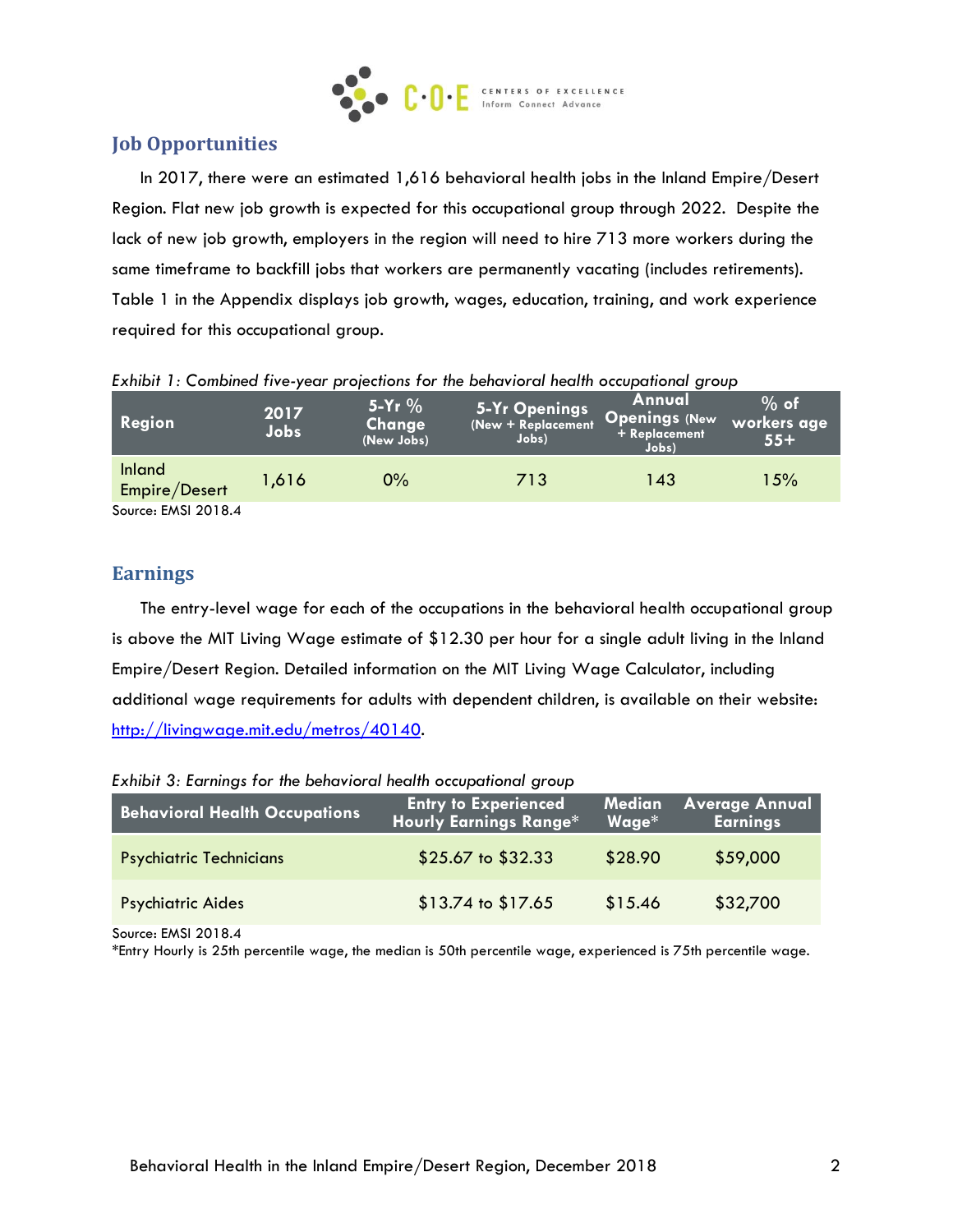

# **Job Posting Data (Real-Time Labor Market Information)**

On average, local employers fill online job postings for the behavioral health occupational group within 40 days. When compared to the national average, it takes four days longer for local employers to find qualified candidates, indicating that behavioral health positions may be slightly harder to fill in the Inland Empire/Desert Region. Exhibit 2 shows the number of job ads posted during the last 12 months for each occupation along with the regional and national average time to fill.

*Exhibit 2: Job ads and time to fill for behavioral health occupations, December 2017 - November 2018*

| <b>Behavioral Health Occupations</b> ( $n=108$ ) | Job.<br><b>Ads</b> | Regional Average National Average | Time to Fill (Days) Time to Fill (Days) |
|--------------------------------------------------|--------------------|-----------------------------------|-----------------------------------------|
| <b>Psychiatric Technicians</b>                   | 105                | 40                                | 36                                      |
| <b>Psychiatric Aides</b>                         |                    | 38                                | 35                                      |
| .                                                |                    |                                   |                                         |

Source: Burning Glass – Labor Insights

#### **Employers**

Exhibit 4 displays local employers posting the most job ads for behavioral health occupations during the last 12 months in the Inland Empire/Desert region.

| Exhibit 4: Employers most frequently posting job ads for the behavioral health occupations during the |  |  |  |
|-------------------------------------------------------------------------------------------------------|--|--|--|
| last 12 months, December 2017 – November 2018                                                         |  |  |  |

| <b>Behavioral Health Occupations</b> | <b>Top Employers</b>                                                                    |
|--------------------------------------|-----------------------------------------------------------------------------------------|
| Psychiatric Technicians (n=76)       | <b>State of California</b><br>$\bullet$<br><b>Autism Learning Partners</b><br>$\bullet$ |
| Psychiatric Aides $(n=3)$            | ResCare<br><b>McKinley Children's Center</b><br>$\bullet$                               |

Source: Burning Glass – Labor Insights

#### **In-Demand Skills**

Exhibit 5 lists a sample of in-demand specialized and employability skills that employers are seeking when looking for workers to fill behavioral health positions. Specialized skills are occupation-specific skills employers are requesting for industry or job competency. Employability skills are foundational skills that transcend industries and occupations; this category is commonly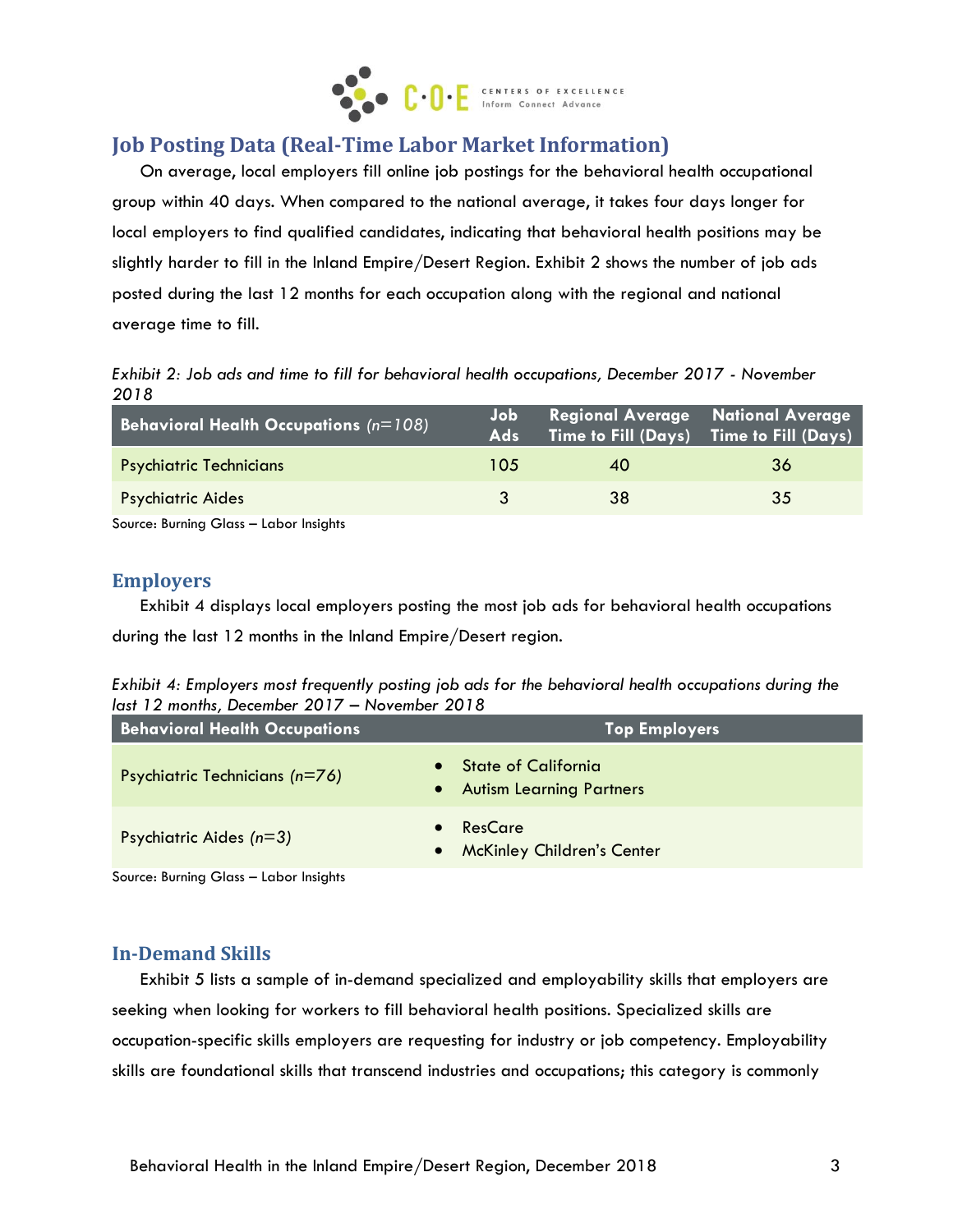

referred to as "soft skills." The skills reported in job postings may be utilized as a helpful guide for curriculum development.

*Exhibit 5: Sample of in-demand skills from employer job ads for behavioral health occupations, December 2017 – November 2018*

| <b>Behavioral Health</b><br><b>Occupations</b> | <b>Specialized skills</b>                                                                                        | <b>Employability skills</b>                                                              |
|------------------------------------------------|------------------------------------------------------------------------------------------------------------------|------------------------------------------------------------------------------------------|
| <b>Psychiatric Technicians</b><br>$(n=87)$     | <b>Mental Health</b><br>$\bullet$<br><b>Behavioral Health</b><br>$\bullet$<br>Rehabilitation<br>$\bullet$        | • Communication Skills<br>Spanish<br>$\bullet$<br><b>Physical Abilities</b><br>$\bullet$ |
| Psychiatric Aides $(n=1)$                      | Caregiving<br>$\bullet$<br><b>Developmental Disabilities</b><br>$\bullet$<br><b>Case Management</b><br>$\bullet$ | <b>Word Processing</b><br>$\bullet$<br><b>Typing</b>                                     |

Source: Burning Glass – Labor Insights

#### **Educational Requirements**

Exhibit 6 displays the entry-level education typically required to enter each occupation according to the Bureau of Labor Statistics, educational attainment for incumbent workers with "some college, no degree" and an "associate degree" according to the U.S. Census, and the minimum advertised education requirement requested by employers in online job ads.

*Exhibit 6: Educational attainment and online job ads with minimum advertised education requirements for the behavioral health occupations, December 2017 - November 2018*

| <b>Behavioral</b>                   | <b>Work</b>                   | <b>Typical</b>                                               | Two-Year<br>Postsecondary                     |                                  | <b>Minimum Advertised Education</b><br><b>Requirement from Job Ads</b>         |                |                                          |  |
|-------------------------------------|-------------------------------|--------------------------------------------------------------|-----------------------------------------------|----------------------------------|--------------------------------------------------------------------------------|----------------|------------------------------------------|--|
| <b>Health</b><br><b>Occupations</b> | <b>Experience</b><br>Required | <b>Entry-Level</b><br><b>Education</b><br><b>Requirement</b> | Level of<br><b>Educational</b><br>Attainment* | Job<br><b>Postings</b><br>$(n=)$ | <b>Number of High school</b><br>diploma or Associate<br>vocational<br>training | degree         | <b>Bachelor's</b><br>degree or<br>higher |  |
| Psychiatric<br><b>Technicians</b>   | Less than<br>5 years          | Postsecondary<br>nondegree<br>award                          | 56%                                           | 37                               | 68%                                                                            | 8%             | 24%                                      |  |
| Psychiatric<br>Aides                | None                          | High school<br>diploma or<br>equivalent                      | 42%                                           | $\overline{2}$                   | 100%                                                                           | $\blacksquare$ |                                          |  |

Source: EMSI 2018.4, Current Population Survey, Burning Glass – Labor Insights

\*Percentage of incumbent workers with a Community College Credential or Some Postsecondary Coursework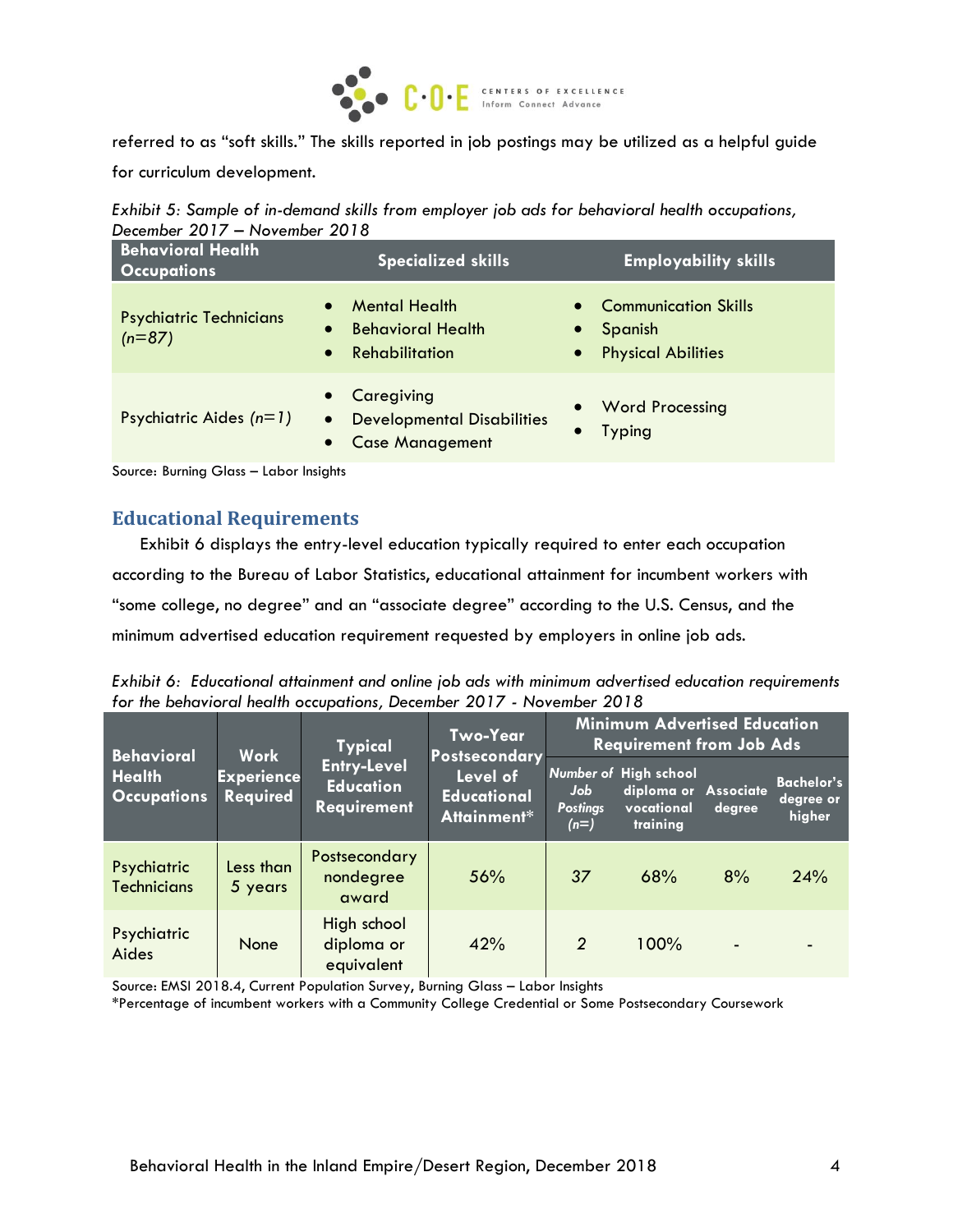

# **Student Completions**

Exhibit 7 shows the annual average regional community college credentials (associate degrees and certificates) conferred during the three academic years between 2014 and 2017, with the relevant TOP code and the titles used at each college, sourced from the Chancellor's Office Curriculum Inventory (COCI). Please note, a credential is not equivalent to a single person in search of a job opening since a student may earn more than one credential, such as an associate degree in addition to a certificate. Community College student outcome information is from the CTE LaunchBoard based on the selected TOP code and region.

*Exhibit 7: Annual average community college student completions for psychiatric technician programs*

| 1239.00 Psychiatric Technician                                                  | Annual<br><b>Community</b><br><b>College Headcount</b><br>$(2016 - 17)$ | <b>Community College</b><br><b>Annual Average</b><br><b>Credentials</b><br>$(2014-17)$ |
|---------------------------------------------------------------------------------|-------------------------------------------------------------------------|----------------------------------------------------------------------------------------|
| <b>San Bernardino</b> - Psychiatric Technology/Psychiatric<br><b>Technician</b> | 75                                                                      |                                                                                        |
| <b>Associate Degree</b>                                                         |                                                                         | 21                                                                                     |
| Certificate 30 to $< 60$ semester units                                         |                                                                         | 33                                                                                     |
| <b>Total Community College Headcount (2016-17)</b>                              | 75                                                                      |                                                                                        |
| <b>Total Annual Average Community College</b><br>Credentials (2014-17)          |                                                                         | 53                                                                                     |

Source: LaunchBoard, IPEDS, COCI

### **1239.00 Psychiatric Technician program outcomes in the Inland Empire/Desert Region in the academic year 2015-16 [unless noted otherwise]:**

- Number of course enrollments: 122 (California median: 296) [2016-17]
- Completed 12+ CTE units in one year: 74 (CA: 78)
- Number of students who transferred to a 4-year institution:  $N/A$  (CA: 0)
- Employed in the second fiscal quarter after exit: 100% (CA: 92%)
- Median earnings in the second fiscal quarter after exit: \$16,385 (CA: \$12,128)
- Employed in the fourth fiscal quarter after exit: 100% (CA: 92%)
- Median annual earnings after exit: \$68,523 (CA: \$52,704)
- $\bullet$  Job closely related to field of study: N/A (CA: 100%) [2014-15]
- Median change in earnings: 551% (CA: 246%)
- The proportion of students who attained a living wage: 96% (CA: 86% )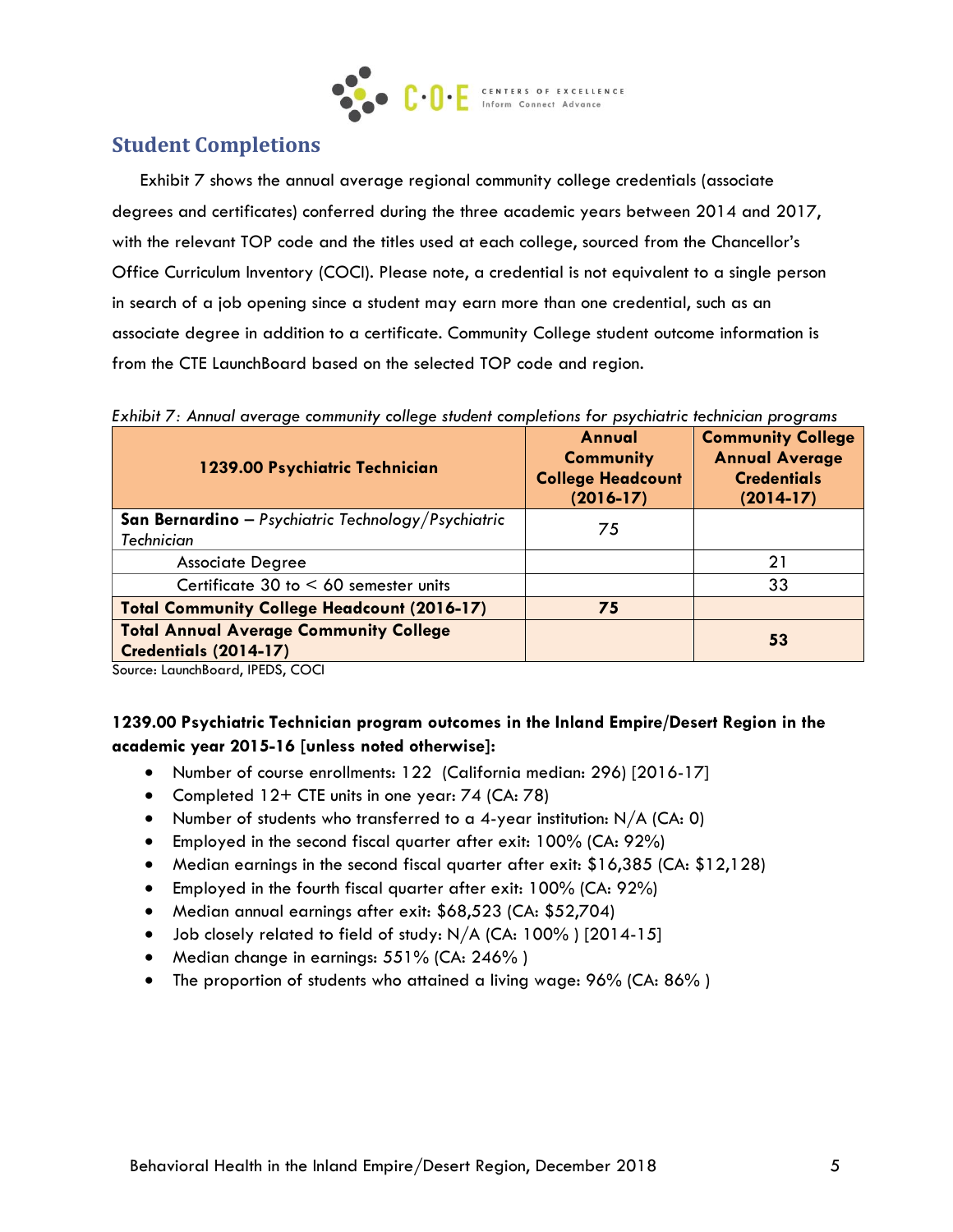

# **Sources**

CTE LaunchBoard Chancellor's Office Curriculum Inventory (COCI, version 2.0) O\*Net Online Economic Modeling Specialists International (EMSI) The Integrated Postsecondary Education Data System (IPEDS) Labor Insight/Jobs (Burning Glass) MIT Living Wage Calculator Taxonomy of Programs, 6<sup>th</sup> Edition

Michael Goss, Director Center of Excellence, Inland Empire/Desert Region **[michael.goss@chaffey.edu](mailto:michael.goss@chaffey.edu)** December 2018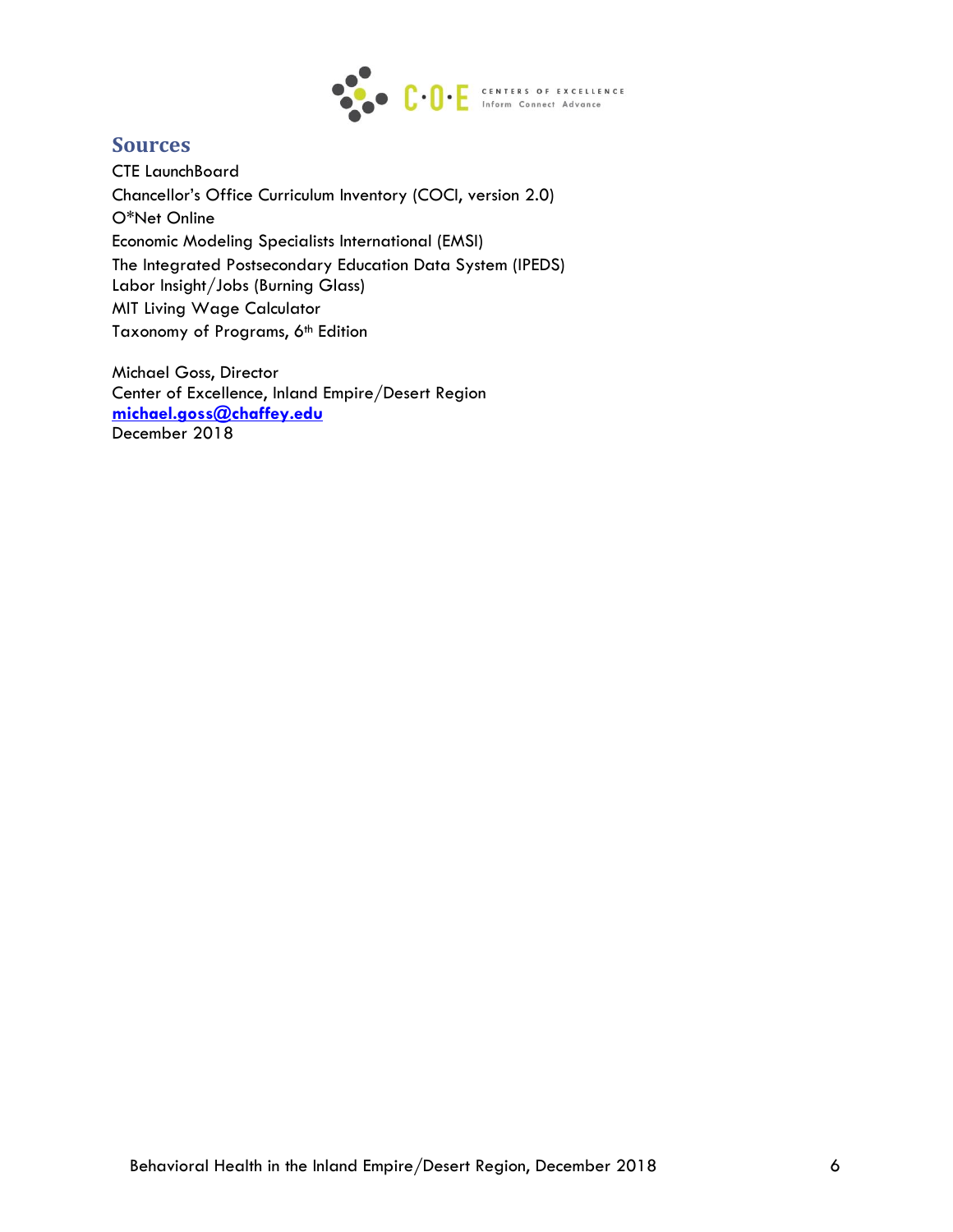

# **Appendix: Occupation definitions, sample job titles, five-year projections, and earnings for behavioral health occupations**

# *Occupation Definitions (***SOC code),** *Education and Training Requirement, Community College Education Attainment*

#### **Psychiatric Technicians (29-2053)**

Care for individuals with mental or emotional conditions or disabilities, following the instructions of physicians or other health practitioners. Monitor patients' physical and emotional well-being and report to medical staff. May participate in rehabilitation and treatment programs, help with personal hygiene, and administer oral or injectable medications.

*Sample job titles:* Behavioral Health Technician, Health Care Technician, Licensed Psychiatric Technician (LPT), Mental Health Assistant (MHA), Mental Health Associate, Mental Health Specialist, Mental Health Technician (MHT), Mental Health Worker, Psychiatric Technician (PT), Residential Aide (RA)

*Entry-Level Educational Requirement: Postsecondary nondegree award Training Requirement: Less than one-month on-the-job training Percentage of incumbent workers with a Community College Credential or Some Postsecondary Coursework: 56%*

#### **Psychiatric Aides (31-1013)**

Assist mentally impaired or emotionally disturbed patients, working under direction of nursing and medical staff. May assist with daily living activities, lead patients in educational and recreational activities, or accompany patients to and from examinations and treatments. May restrain violent patients. Includes psychiatric orderlies.

*Sample job titles:* Mental Health Aide (MHA), Mental Health Technician (MHT), Mental Health Worker (MHW), Patient Care Assistant (PCA), Psychiatric Aide, Psychiatric Nursing Aide, Psychiatric Nursing Assistant, Resident Care Technician, Residential Counselor, Therapeutic Program Worker (TPW)

*Entry-Level Educational Requirement: High school diploma or equivalent Training Requirement: Less than one-month on-the-job training Percentage of incumbent workers with a Community College Credential or Some Postsecondary Coursework: 42%*